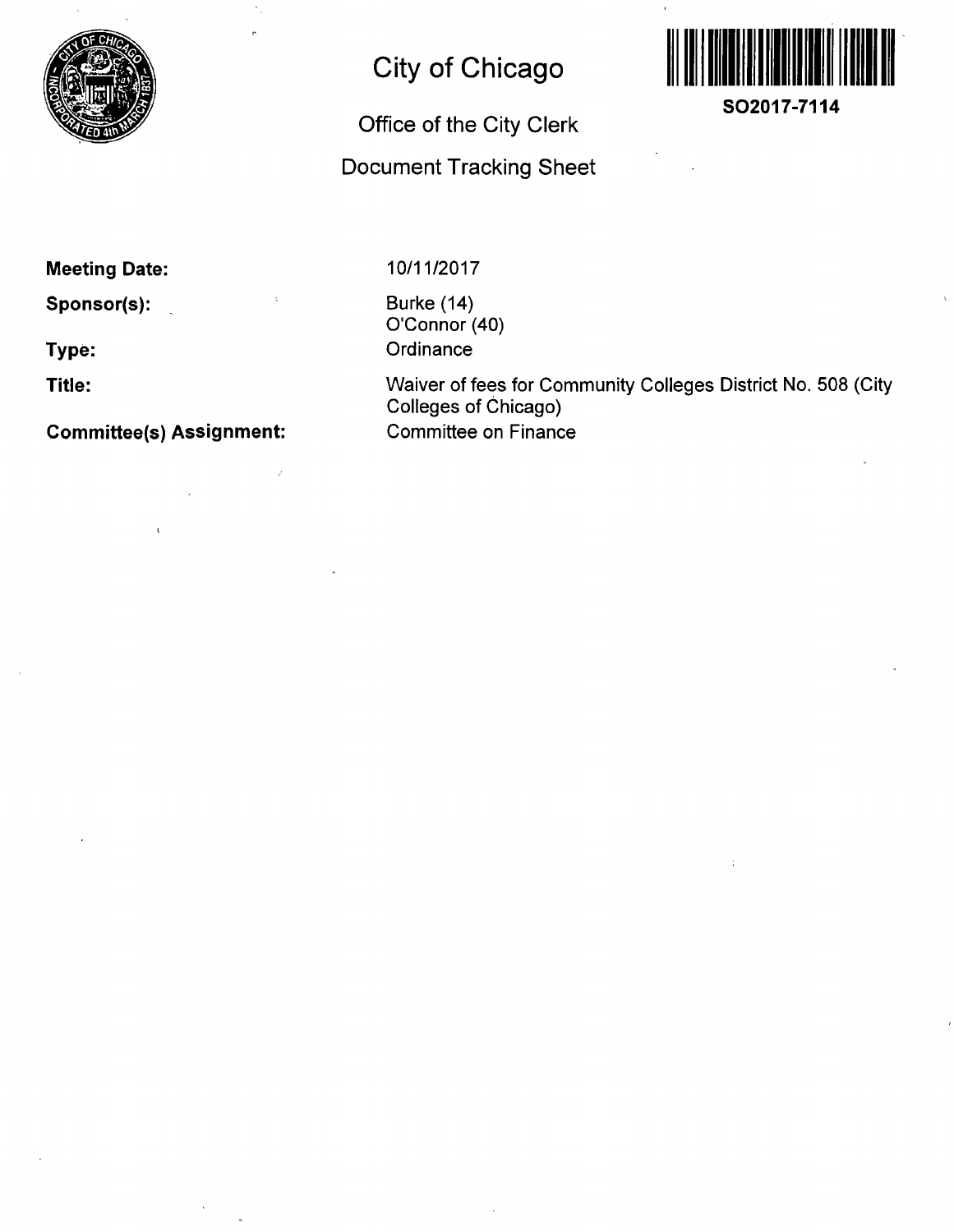#### **SUBSTITUTE ORDINANCE**

#### **BE IT ORDAINED BY THE CITY COUNCIL OF THE CITY OF CHICAGO:**

**SECTION 1.** Pursuant to Section 2-8-065(c)(1) of the Municipal Code of Chicago ("Code"), the Department of Buildings is hereby authorized and directed to waive, in full, all permit fees required under Chapter 13-32 of the Code otherwise required to be paid by the City Colleges of Chicago (Community Colleges District No. 508)("City Colleges"), a govemmental entity, in connection with work by City Colleges or its agent at the following locations or at other premises owned and operated, or leased and operated, exclusively by City Colleges for use by City Colleges:

Harold Washington College

Harry S. Truman College

Kennedy-King College

Malcolm X College

्र हो।<br>प

Olive-Harvey College

Richard J. Daley College

Wilbur Wright College

Provided, however, that the fee waivers authorized under this section shall not apply in connection with any monies owed by the City to any third party for any service provided to the City by such third party under the Department of Building's Developer Services Program or under any other City program.

Provided further, that the fee waivers authorized under this section shall be used exclusively to carry out City College's statutory and corporate purpose(s). As a continuing condition to the grant of this waiver, all work requiring the submission of plans shall be done in accordance with plans subrnitted to and approved by the Department of Buildings or other appropriate City department; all required permits and licenses shall be obtained; and said building, land and facilities, and all appurtenances thereto, shall be constructed and maintained in compliance with the applicable provisions of the Code and any rules duly promulgated thereunder.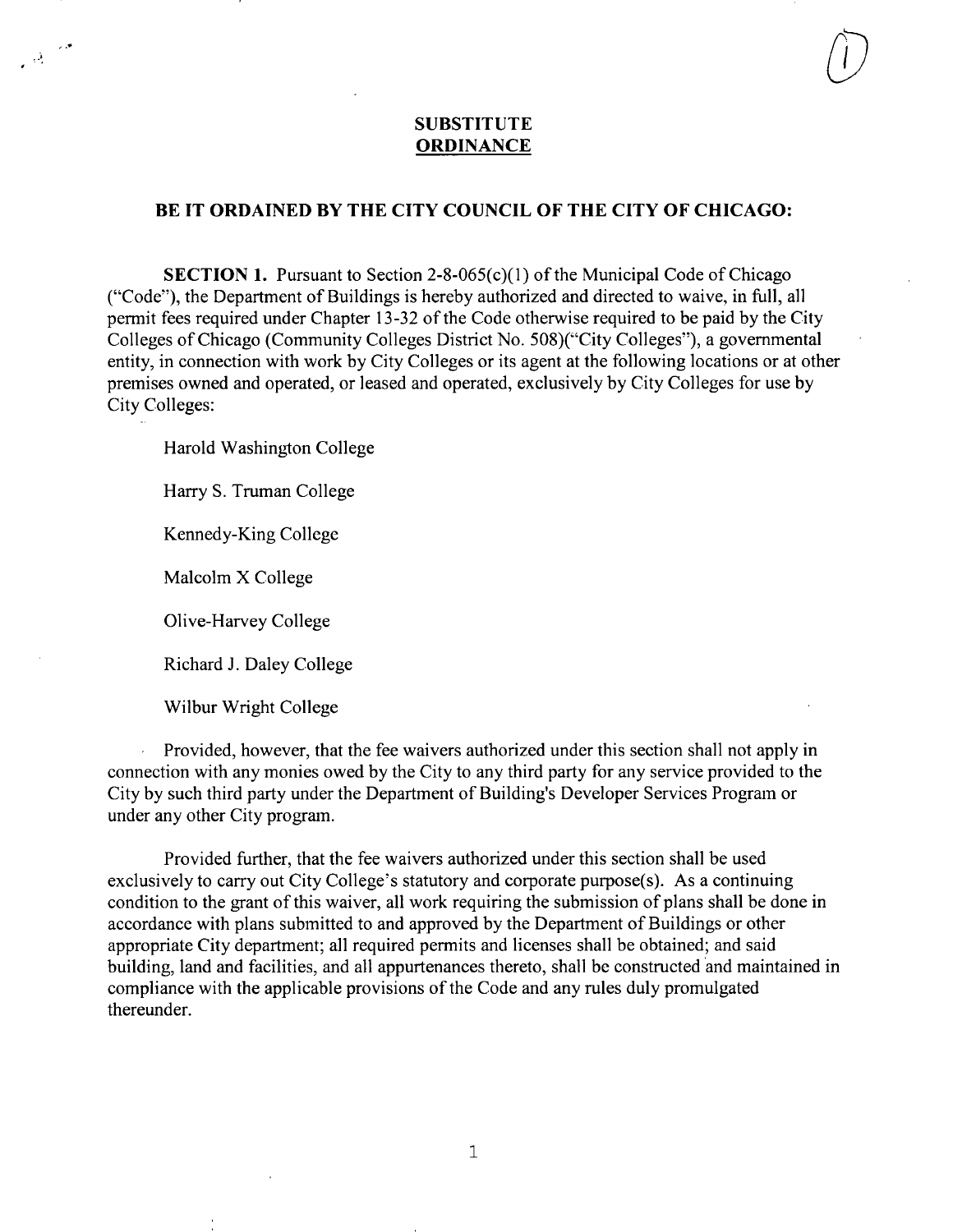SECTION 2. City Colleges shall submit to the Office of Budget and Management ("OBM"), on a quarterly basis, a written report summarizing the number and type of fee waivers granted to City Colleges under Section 1 of this ordinance, and the amount of each fee so waived. Such written report shall be submitted in a manner and form acceptable to OBM.

SECTION 3. This ordinance shall take full force and effect upon its passage and approval; shall be retroactive until January 1, 2017; and shall be in force until June 1, 2019.

 $\int$  du and

 $\overline{A}$   $\overline{A}$   $\overline{A}$   $\overline{A}$   $\overline{A}$   $\overline{A}$   $\overline{A}$   $\overline{A}$   $\overline{A}$   $\overline{A}$   $\overline{A}$   $\overline{A}$   $\overline{A}$   $\overline{A}$   $\overline{A}$   $\overline{A}$   $\overline{A}$   $\overline{A}$   $\overline{A}$   $\overline{A}$   $\overline{A}$   $\overline{A}$   $\overline{A}$   $\overline{A}$   $\overline{$